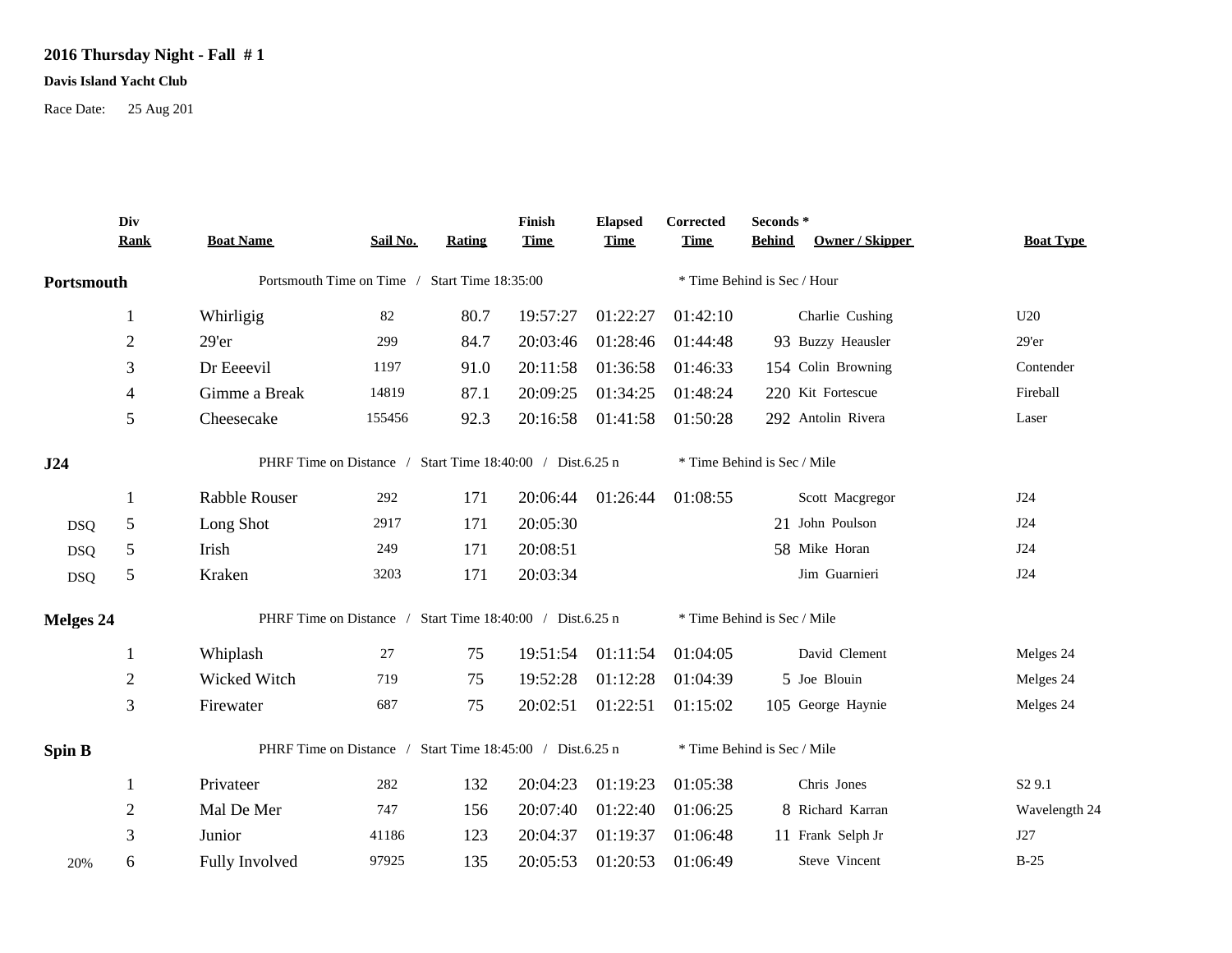|            | $\sqrt{5}$     | Meltemi                                                   | 40787                                                     | 132 | 20:05:46 | 01:20:46 | 01:07:01 | 13 Alex Korakis             | S <sub>2</sub> 9.1 |  |  |  |
|------------|----------------|-----------------------------------------------------------|-----------------------------------------------------------|-----|----------|----------|----------|-----------------------------|--------------------|--|--|--|
|            | 6              | Dr Bligh                                                  | 30                                                        | 132 | 20:09:12 | 01:24:12 | 01:10:27 | 46 Michael Maher            | S <sub>2</sub> 9.1 |  |  |  |
|            | $\tau$         | Volcano                                                   | 7170                                                      | 111 | 20:08:23 | 01:23:23 | 01:11:49 | 59 Don Rychel               | Tripp 26           |  |  |  |
| <b>DSQ</b> | 10             | Abracadabra                                               | 511                                                       | 156 | 20:10:27 |          |          | 67 Emily Kropp              | Wavelength 24      |  |  |  |
| <b>DSQ</b> | 10             | Untouchable                                               | 11                                                        | 111 | 20:00:09 |          |          | Todd Saunders               | Elliott 770        |  |  |  |
| Spin A     |                |                                                           | PHRF Time on Distance / Start Time 18:50:00 / Dist.6.25 n |     |          |          |          | * Time Behind is Sec / Mile |                    |  |  |  |
|            | $\mathbf{1}$   | No Limit                                                  | 39526                                                     | 42  | 19:58:16 | 01:08:16 | 01:03:54 | Burns/ Zonnenberg           | Farr 395           |  |  |  |
|            | $\sqrt{2}$     | Mad Cow 2                                                 | 46453                                                     | 57  | 20:00:16 | 01:10:16 | 01:04:20 | 4 Ed Ruark/ Dave German     | $B-32$             |  |  |  |
|            | 3              | Rocket                                                    | 48                                                        | 72  | 20:02:33 | 01:12:33 | 01:05:03 | 11 Grimsdale/ Nelson        | <b>J35</b>         |  |  |  |
|            | 4              | Hot Water                                                 | 42696                                                     | 72  | 20:04:46 | 01:14:46 | 01:07:16 | 32 Jose Suarezhoyos         | J35                |  |  |  |
|            | 5              | Fire & Ice                                                | 83198                                                     | 81  | 20:06:16 | 01:16:16 | 01:07:50 | 38 George Cussins           | J105               |  |  |  |
|            | 6              | Wired                                                     | 39511                                                     | 42  | 20:04:51 | 01:14:51 | 01:10:29 | 63 Brocks/ Achilles         | Farr 395           |  |  |  |
|            | $\tau$         | Kicks                                                     | 50                                                        | 99  | 20:13:16 | 01:23:16 | 01:12:57 | 87 Peter Hartleb            | J92s               |  |  |  |
| Non Spin A |                |                                                           | PHRF Time on Distance / Start Time 18:55:00 / Dist.4.77 n |     |          |          |          | * Time Behind is Sec / Mile |                    |  |  |  |
|            | $\mathbf{1}$   | <b>Boat</b>                                               | 57                                                        | 180 | 19:53:09 | 00:58:09 | 00:43:50 | Larry Willis                | Wavelength         |  |  |  |
|            | $\overline{2}$ | Long Gone                                                 | 10225                                                     | 161 | 19:53:50 | 00:58:50 | 00:46:02 | 28 Phil Walller             | Morgan 42          |  |  |  |
|            | 3              | <b>Emotional Rescue</b>                                   | 22268                                                     | 176 | 19:56:25 | 01:01:25 | 00:47:25 | 45 Dave Coffee              | C & C 36           |  |  |  |
|            | 4              | W T Flyer                                                 | 97                                                        | 153 | 19:55:09 | 01:00:09 | 00:47:59 | 52 Ullman/ Bostick          | Pearson 30         |  |  |  |
|            | 5              | Another Road                                              | H100                                                      | 174 | 19:57:04 | 01:02:04 | 00:48:14 | 55 Kevin Fouche             | Heritage WI 36     |  |  |  |
|            | 6              | Vendeval the Pearl                                        | 005                                                       | 164 | 19:58:59 | 01:03:59 | 00:50:57 | 90 Lee Burstiner            | Dufour 39          |  |  |  |
| <b>DNE</b> | $\,8\,$        | Reflection                                                | 244                                                       | 180 |          |          |          | Jim Mallory                 | C & C 36           |  |  |  |
| Non Spin B |                | PHRF Time on Distance / Start Time 18:55:00 / Dist.4.77 n |                                                           |     |          |          |          | * Time Behind is Sec / Mile |                    |  |  |  |
|            | $\mathbf{1}$   | Volant II                                                 | 99                                                        | 202 | 19:56:41 | 01:01:41 | 00:45:37 | John Gifford                | J22                |  |  |  |
|            | $\mathbf{2}$   | Mazel                                                     | 124                                                       | 232 | 20:01:59 | 01:06:59 | 00:48:32 | 37 Jason Baruch             | Morgan 28          |  |  |  |
|            | 3              | Komus                                                     | 283                                                       | 241 | 20:07:28 | 01:12:28 | 00:53:18 | 97 Rusty Shenk              | Morgan 24          |  |  |  |
|            | 4              | Sea Chelle                                                | 172                                                       | 223 | 20:16:48 | 01:21:48 | 01:04:04 | 232 Steve Lewis             | Hunter 29.5        |  |  |  |
|            | 5              | Satisfaction                                              | 5690                                                      | 229 | 20:21:14 | 01:26:14 | 01:08:02 | 282 Finn Walling            | Catalina 30        |  |  |  |
| <b>DNF</b> | 7              | Ragdoll                                                   | 5226                                                      | 269 |          |          |          | Jack Whitwam                | Catalina 27        |  |  |  |